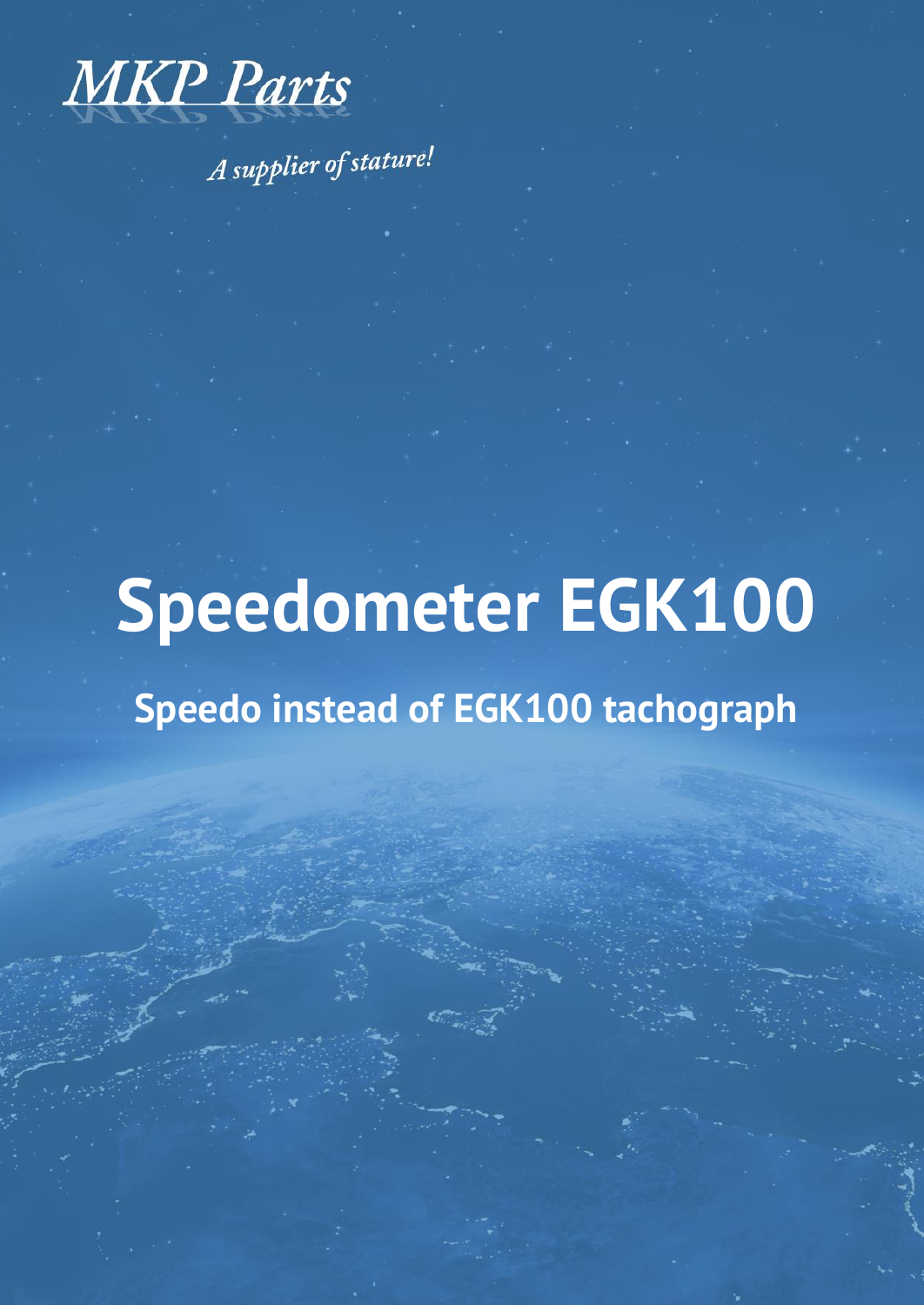





**EGK Gauges Dash Kit should be installed in place of the tachograph EGK-100. The device is an indicator for vehicle speed and engine speed, and is not a tachograph.** 

**Additional it requires a connection to a tachograph unit (VDO 1324 or Stoneridge 2400series), with CAN interface, installed in a different location.**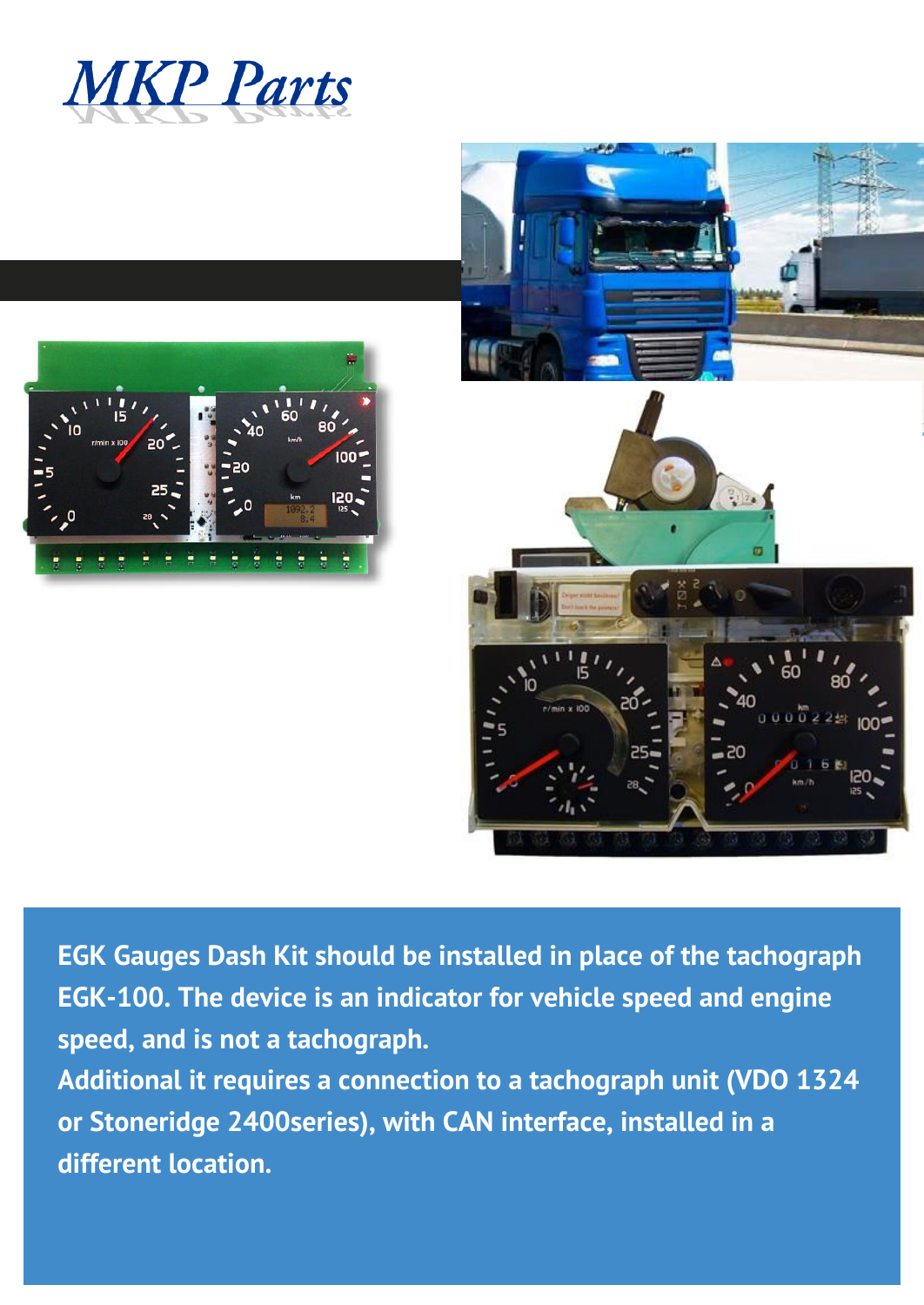



#### **Installation instructions**

The plugs A, C, D and E of the vehicle installation should be connected to EGK Gauges Dash Kit (the same that were connected to the tachograph EGK-100). B connector (for connecting the motion sensor suitable for the new tachograph fitted) should be connected directly to the tachograph drawer. Since the cable will probably too short and ends with wrong plug, replace it for a longer one ended AMP 927366 plug or extend.

In the case of the use of the digital tachograph, you can connect the original vehicle plug B to EGK Gauges Dash Kit and connect the Kit with tachograph using cable B<->B. This eliminates the need for extending or replacing motion sensor cable.

In any case, tachograph must be connected with the Kit using cable A<->A. The cable supplies tachograph and provides CAN communication.

EGK Gauges Dash Kit is equipped with all of the lights (LED's in place of the previously used bulbs) and generates acoustic signals and warning information previously implemented by the tachograph EGK-100.

In place of mechanical odometer and watch, LCD alphanumeric display is implemented to indicate total and trip distance and time. Trip distance odometer is resettable.

#### **User manual**

Short press the button changes display bottom line indication from trip distance to time and vice versa.

Long press the button when viewing trip distance causes it to reset.

Long press the button when viewing the time leads to the function of setting the maximum speed beyond which the warning light comes on in the top right corner of the speedometer dial. The display shows the inscription Vmax and the speed values from 85 to 120 km/h. Short press the button while displaying the required speed causes the setting and return device to normal operation.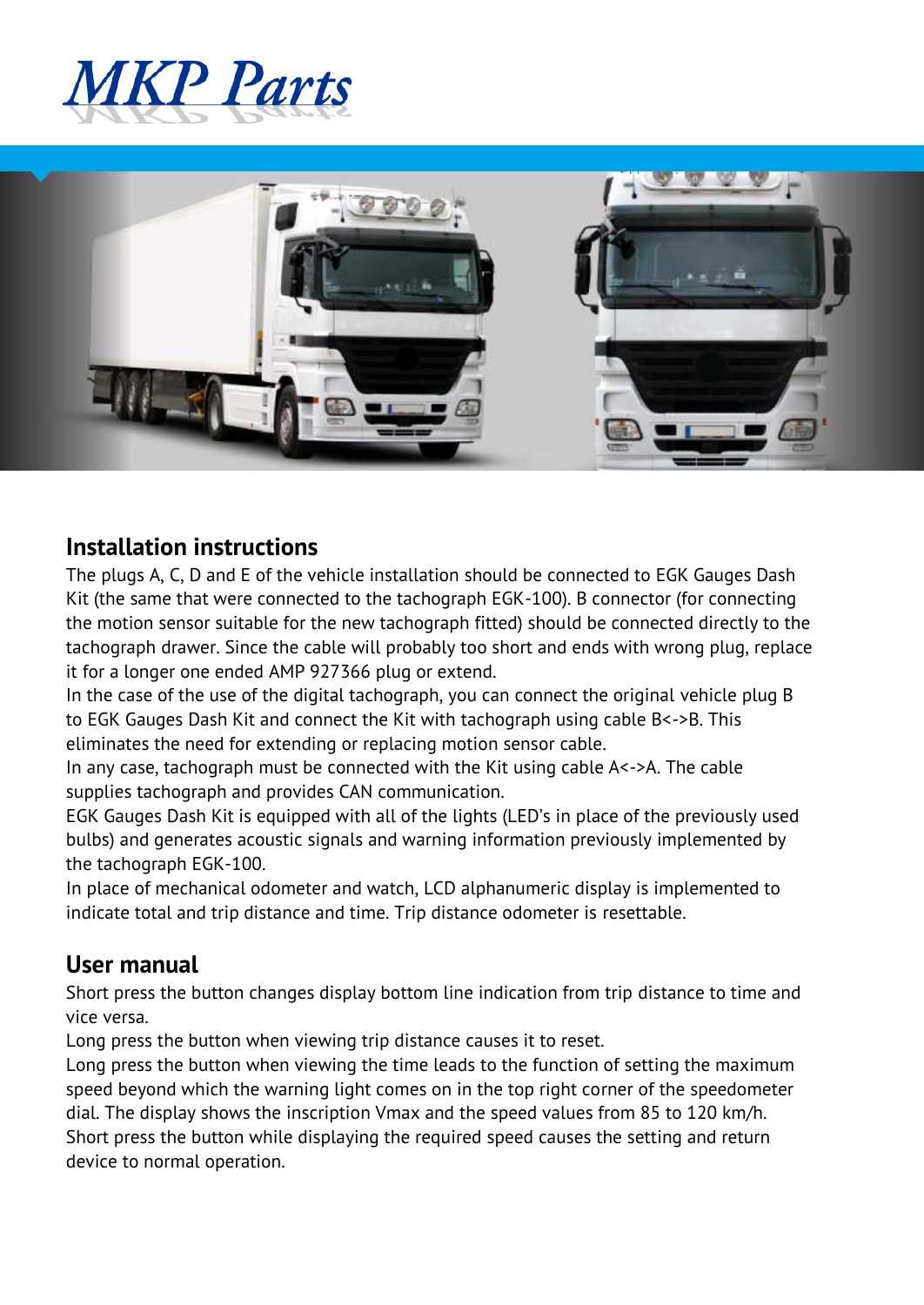

# **Wiring diagram**



### **A<->A Cable:**